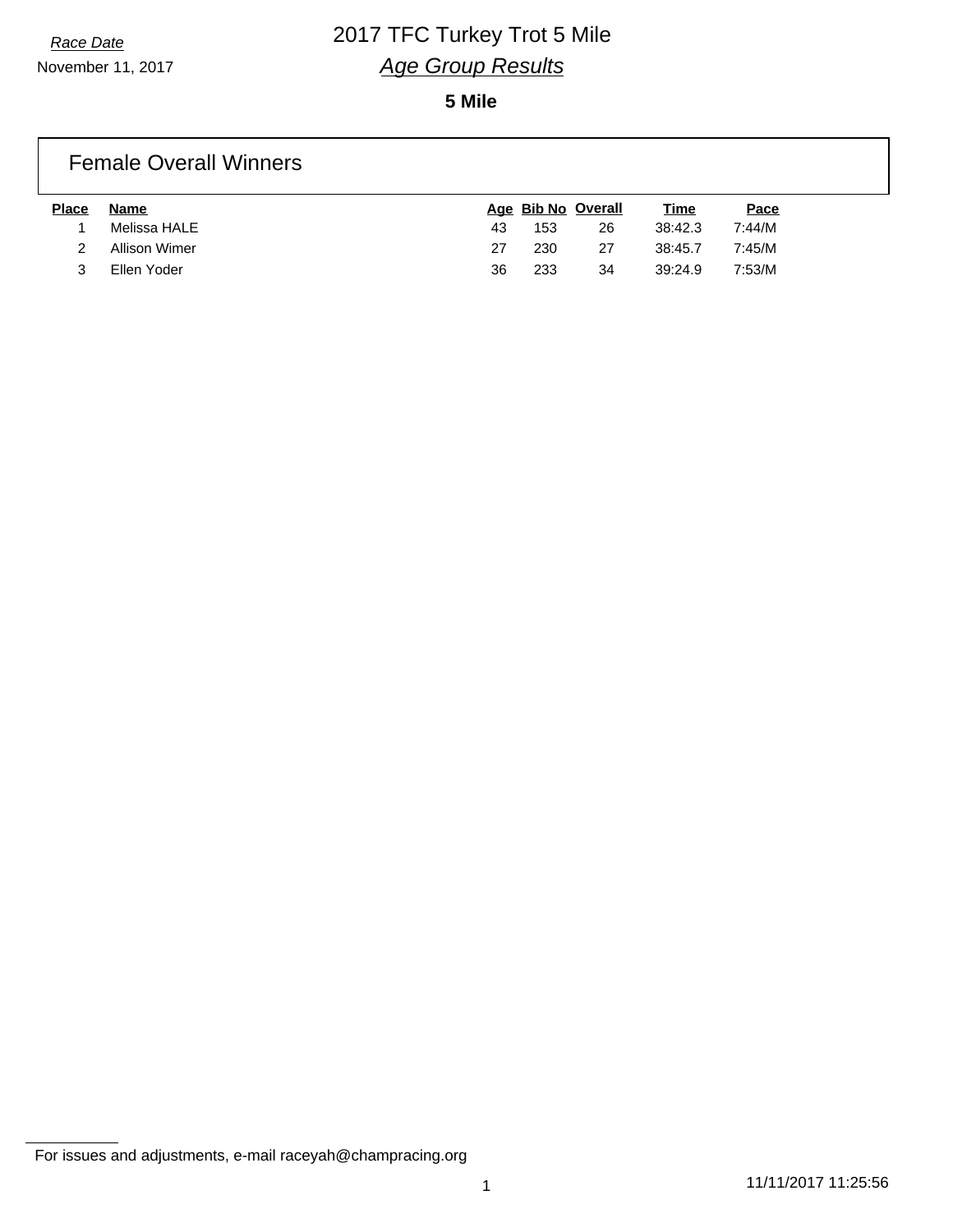November 11, 2017

#### **5 Mile**

| <b>Place</b>      | <b>Name</b>             |    |     | Age Bib No Overall | <b>Time</b> | Pace    |
|-------------------|-------------------------|----|-----|--------------------|-------------|---------|
| 1                 | Jessica Abrams          | 13 | 123 | 76                 | 47:01.4     | 9:24/M  |
| 2                 | Ava Turner              | 13 | 222 | 77                 | 47:07.9     | 9:25/M  |
| 3                 | Anna Purdy              | 12 | 209 | 88                 | 49:26.1     | 9:53/M  |
| 4                 | Ava Witherite           | 12 | 231 | 89                 | 49:26.2     | 9:53/M  |
| 5                 | Jillian Sayoc           | 13 | 246 | 124                | 59:57.6     | 11:59/M |
|                   | Female 20 to 24         |    |     |                    |             |         |
| <b>Place</b>      | <b>Name</b>             |    |     | Age Bib No Overall | <b>Time</b> | Pace    |
| 1                 | Kara Miller             | 23 | 194 | 101                | 51:02.1     | 10:12/M |
|                   | Female 25 to 29         |    |     |                    |             |         |
| <b>Place</b>      | <b>Name</b>             |    |     | Age Bib No Overall | <b>Time</b> | Pace    |
| 1                 | Audrey Holtzman         | 29 | 160 | 45                 | 41:31.6     | 8:18/M  |
|                   |                         |    |     |                    |             |         |
| 2                 | Sarah Nagy              | 29 | 199 | 119                | 55:20.8     | 11:04/M |
| 3                 | Hua Li                  | 27 | 238 | 130                | 1:07:13.2   | 13:27/M |
|                   | Female 30 to 34         |    |     |                    |             |         |
|                   | <b>Name</b>             |    |     | Age Bib No Overall | <b>Time</b> | Pace    |
| 1                 | <b>Meredith Painter</b> | 33 | 204 | 37                 | 40:01.0     | 8:00/M  |
| 2                 | Meredith Daney          | 34 | 143 | 46                 | 41:39.7     | 8:20/M  |
| 3                 | Katy Reynolds           | 31 | 254 | 55                 | 43:23.5     | 8:41/M  |
| 4                 | Jennifer Knott          | 34 | 168 | 65                 | 45:26.4     | 9:05/M  |
| 5                 | Amanda Ault             | 33 | 126 | 79                 | 47:43.0     | 9:33/M  |
| 6                 | Sarah Shendy            | 33 | 216 | 110                | 53:14.5     | 10:39/M |
| 7                 | Beth Buchanan           | 33 | 249 | 118                | 54:29.2     | 10:54/M |
| <b>Place</b>      | Female 35 to 39         |    |     |                    |             |         |
|                   | <b>Name</b>             |    |     | Age Bib No Overall | <b>Time</b> | Pace    |
| $\mathbf{1}$      | Lindsay Dunsmoor        | 38 | 145 | 63                 | 45:04.4     | 9:01/M  |
| $\overline{2}$    | Angela Bachman          | 39 | 127 | 66                 | 45:56.6     | 9:11/M  |
| 3                 | Danielle Wagner         | 37 | 253 | 71                 | 46:22.3     | 9:16/M  |
| <b>Place</b><br>4 | Carla Laning            | 39 | 178 | 81                 | 48:04.5     | 9:37/M  |
| 5                 | Lisa Oddo               | 35 | 202 | 82                 | 48:40.5     | 9:44/M  |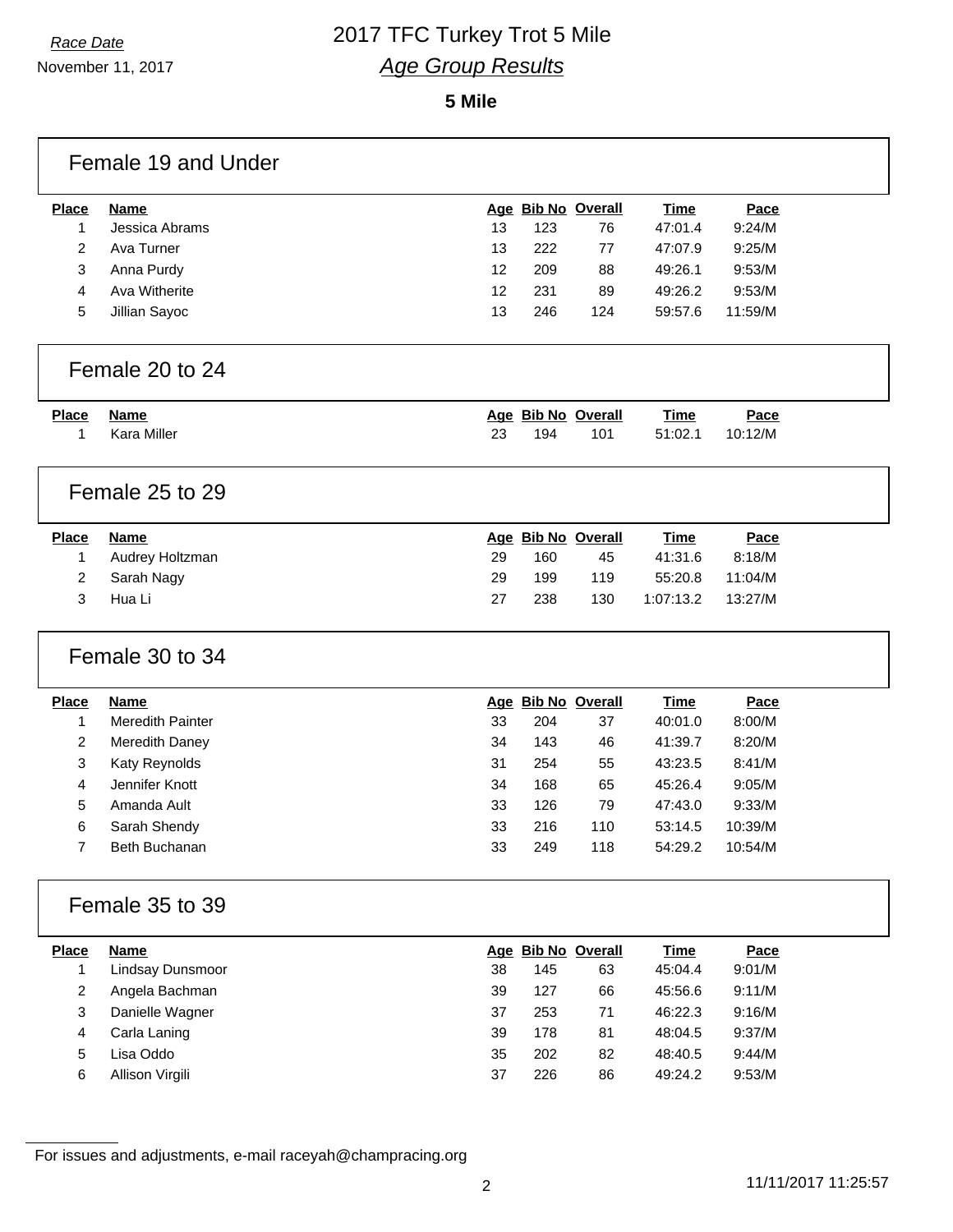November 11, 2017

#### **5 Mile**

|              | Female 35 to 39   |    |     |                    |             |         |
|--------------|-------------------|----|-----|--------------------|-------------|---------|
| <b>Place</b> | Name              |    |     | Age Bib No Overall | <b>Time</b> | Pace    |
|              | Jenny Magistrelli | 37 | 184 | 104                | 51:41.1     | 10:20/M |
| 8            | Janet Miller      | 37 | 248 | 111                | 53:48.4     | 10:46/M |
| 9            | Jennifer Defargo  | 36 | 245 | 112                | 53:48.5     | 10:46/M |
| 10           | Casey Newmeyer    | 36 | 201 | 115                | 53:50.7     | 10:46/M |
| 11           | Lesley Hynd       | 35 | 163 | 129                | 1:07:07.1   | 13:25/M |

#### Female 40 to 44

| <b>Place</b> | <b>Name</b>      |    | Age Bib No Overall |     | Time    | Pace    |
|--------------|------------------|----|--------------------|-----|---------|---------|
|              | Wendy Kallio     | 40 | 252                | 50  | 42:27.8 | 8:29/M  |
|              | Cynthia Kurt     | 44 | 174                | 52  | 42:53.3 | 8:35/M  |
| 3            | Lisa Middleton   | 40 | 193                | 80  | 48:03.8 | 9:37/M  |
| 4            | Marcy SCHWIND    | 42 | 214                | 98  | 50:15.5 | 10:03/M |
| 5            | Terri Moncoveish | 41 | 85                 | 107 | 52:46.8 | 10:33/M |
| 6            | Melissa Washburn | 40 | 92                 | 120 | 55:47.6 | 11:09/M |

## Female 45 to 49

| Place | Name                |    | Age Bib No Overall |     | Time      | Pace    |
|-------|---------------------|----|--------------------|-----|-----------|---------|
|       | Laura Bunker        | 48 | 136                | 57  | 43:46.0   | 8:45/M  |
| 2     | Julie Palmeri       | 47 | 205                | 59  | 44:00.9   | 8:48/M  |
| 3     | Claudia Lillibridge | 48 | 179                | 85  | 48:58.4   | 9:48/M  |
| 4     | Jennifer Thompson   | 46 | 96                 | 93  | 49:40.5   | 9:56/M  |
| 5     | Eva Spice           | 49 | 99                 | 100 | 50:46.3   | 10:09/M |
| 6     | Kristina Schroeder  | 49 | 212                | 103 | 51:08.9   | 10:14/M |
|       | Ann Ma              | 45 | 181                | 127 | 1:04:30.8 | 12:54/M |
| 8     | Christina Janus     | 48 | 251                | 128 | 1:04:58.5 | 13:00/M |

## Female 50 to 54

| <b>Place</b> | Name                   |    |     | Age Bib No Overall | Time    | Pace    |
|--------------|------------------------|----|-----|--------------------|---------|---------|
|              | <b>Brenda Stauffer</b> | 53 | 219 | 48                 | 42:10.8 | 8:26/M  |
| 2            | Theresa McCreary       | 50 | 190 | 62                 | 44:48.9 | 8:58/M  |
| 3            | Denise Minerovic       | 52 | 195 | 87                 | 49:24.3 | 9:53/M  |
| 4            | Mauren Stauffer        | 52 | 264 | 90                 | 49:35.3 | 9:55/M  |
| 5.           | Diane Boan             | 53 | 132 | 99                 | 50:45.0 | 10:09/M |
| 6            | Kim Handley            | 52 | 154 | 102                | 51:08.4 | 10:14/M |
|              | Kathleen Hebebrand     | 51 | 157 | 116                | 54:00.4 | 10:48/M |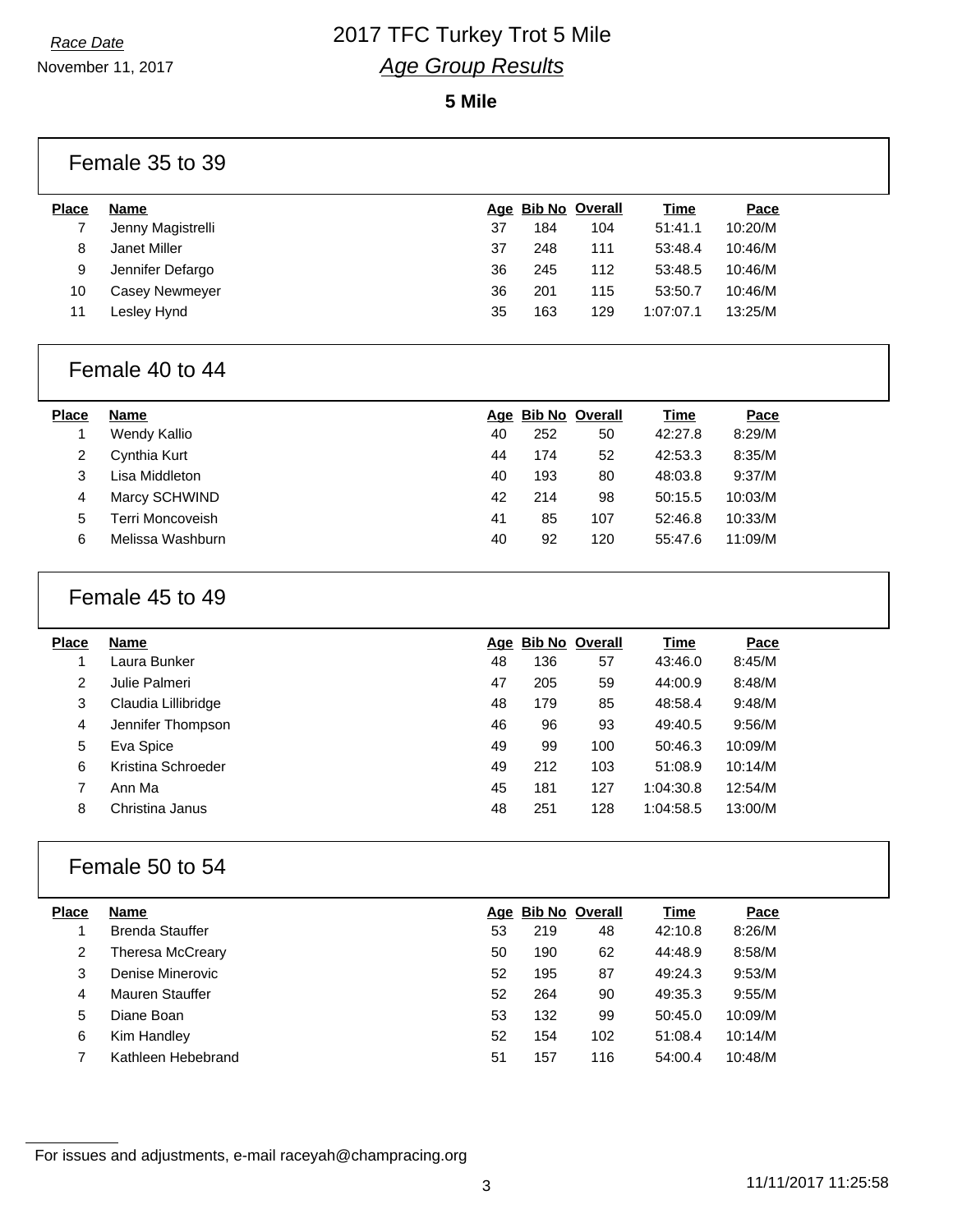November 11, 2017

#### **5 Mile**

## Female 55 to 59

| <b>Place</b> | <b>Name</b>       |    | Age Bib No Overall |     | <u>Time</u> | <b>Pace</b> |  |
|--------------|-------------------|----|--------------------|-----|-------------|-------------|--|
|              | Tina Case         | 57 | 138                | 36  | 39:48.3     | 7:58/M      |  |
|              | Paula Gniazdowski | 58 | 148                | 54  | 43:13.8     | 8:39/M      |  |
|              | Tina DeDario      | 55 | 144                | 109 | 53:13.1     | 10:39/M     |  |
| 4            | Jill McCauslin    | 59 | 189                | 117 | 54:17.5     | 10:51/M     |  |
|              |                   |    |                    |     |             |             |  |

## Female 60 and Over

| <b>Place</b> | Name        |    | Age Bib No Overall |     | Time      | Pace    |
|--------------|-------------|----|--------------------|-----|-----------|---------|
|              | Sue Averill | 65 | 89                 | 121 | 56:24.3   | 11:17/M |
|              | Chris Brown | 60 | 133                | 125 | 1:02:56.0 | 12:35/M |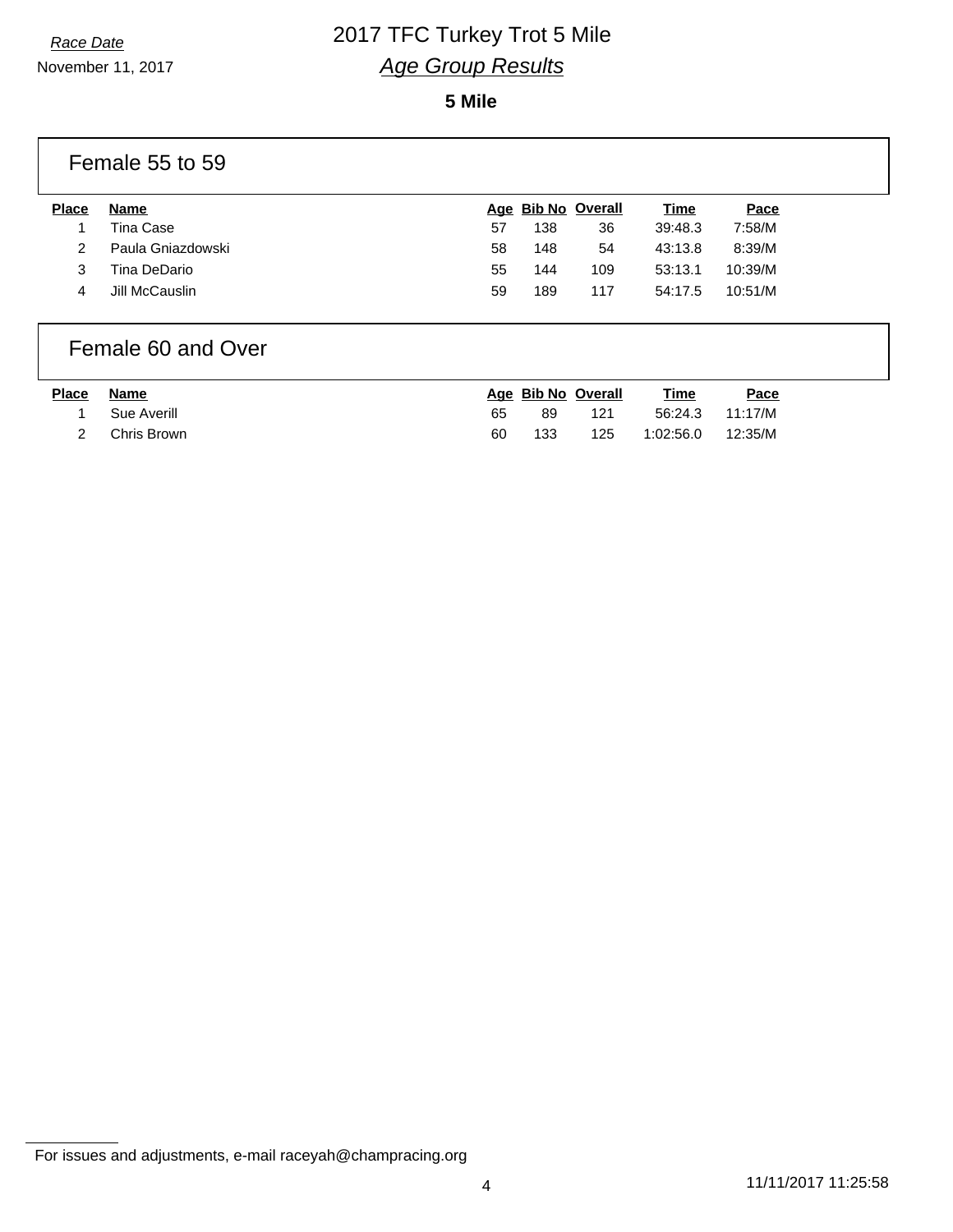November 11, 2017

**5 Mile**

### Male Overall Winners

| <b>Place</b> | Name             |    | Age Bib No Overall | <u>Time</u> | Pace   |
|--------------|------------------|----|--------------------|-------------|--------|
|              | Ryan Seibert     | 20 | 215                | 30:43.6     | 6:09/M |
|              | 2 Jon Szydlowski | 16 | 98                 | 31:46.3     | 6:21/M |
|              | Frank Zgrabik    | 34 | 250                | 32:14.1     | 6:27/M |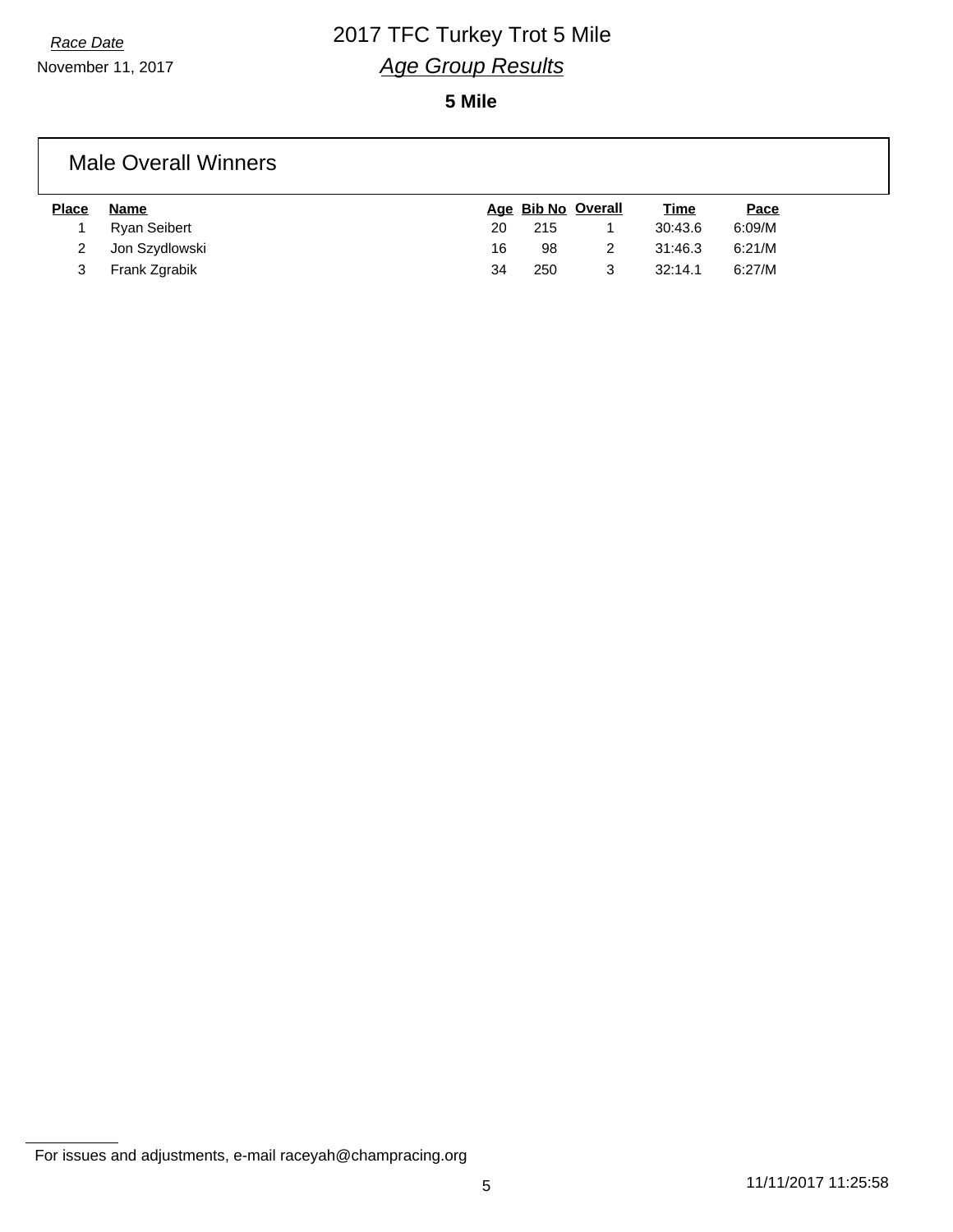#### **5 Mile**

#### Male 19 and Under

| Place | <b>Name</b>        |    | Age Bib No Overall |    | Time    | Pace   |
|-------|--------------------|----|--------------------|----|---------|--------|
| 1     | Chad Abrams        | 17 | 122                | 5  | 33:08.4 | 6:38/M |
| 2     | Christian Harsa    | 16 | 156                | 11 | 34:18.8 | 6:52/M |
| 3     | Hunter Bennage     | 15 | 130                | 21 | 38:05.2 | 7:37/M |
| 4     | Anthony Urdzik     | 13 | 257                | 30 | 39:05.7 | 7:49/M |
| 5     | Evan Bunker        | 15 | 135                | 32 | 39:22.1 | 7:52/M |
| 6     | Kyle Aspinall      | 11 | 125                | 38 | 40:05.8 | 8:01/M |
| 7     | James Cristino     | 11 | 140                | 42 | 40:54.5 | 8:11/M |
| 8     | Michael Piccirillo | 11 | 87                 | 49 | 42:13.5 | 8:27/M |
| 9     | Aiden Bennage      | 12 | 129                | 75 | 46:59.7 | 9:24/M |
|       |                    |    |                    |    |         |        |

#### Male 20 to 24

| <b>Place</b> | <b>Name</b>       |    |     | Age Bib No Overall | Time    | Pace    |
|--------------|-------------------|----|-----|--------------------|---------|---------|
|              | Justin Kostyo     | 24 | 171 |                    | 33:48.5 | 6:46/M  |
|              | Mark Gockowski    | 24 | 149 | 9                  | 34:12.6 | 6:50/M  |
|              | Andrew Kurcsak    | 23 | 173 | 28                 | 38:56.3 | 7:47/M  |
| 4            | Nick Fondale      | 23 | 146 | 61                 | 44:41.6 | 8:56/M  |
| 5            | Zachary Hebebrand | 24 | 158 | 106                | 52:17.0 | 10:27/M |

#### Male 25 to 29

| Place | Name                |    | Age Bib No Overall |    | <b>Time</b> | <u>Pace</u> |  |
|-------|---------------------|----|--------------------|----|-------------|-------------|--|
|       | Vince Serio         | 25 | 259                | 18 | 36:33.0     | 7:19/M      |  |
|       | <b>Brady Marlow</b> | 26 | 185                | 91 | 49:36.9     | 9:55/M      |  |

#### Male 30 to 34

| <b>Place</b> | <b>Name</b>           |    | Age Bib No Overall |    | Time    | Pace    |
|--------------|-----------------------|----|--------------------|----|---------|---------|
| 1            | <b>Robert Cipra</b>   | 30 | 139                | 14 | 35:38.7 | 7:08/M  |
| 2            | Matthew Lane          | 34 | 177                | 16 | 36:12.0 | 7:14/M  |
| 3            | Douglas Holtzman      | 31 | 161                | 24 | 38:36.1 | 7:43/M  |
| 4            | Matt Zippilli         | 33 | 261                | 31 | 39:08.1 | 7:50/M  |
| 5            | Adrian Vaughn         | 31 | 95                 | 43 | 41:03.0 | 8:13/M  |
| 6            | Michael Hynd          | 34 | 164                | 47 | 41:57.3 | 8:23/M  |
| 7            | Michael Johnson       | 34 | 165                | 56 | 43:32.2 | 8:42/M  |
| 8            | <b>Phillip Martin</b> | 33 | 187                | 58 | 43:56.2 | 8:47/M  |
| 9            | Jeremy Keppler        | 33 | 166                | 69 | 46:11.9 | 9:14/M  |
| 10           | James Hynd            | 33 | 162                | 74 | 46:56.7 | 9:23/M  |
| 11           | Matt Henry            | 32 | 159                | 96 | 50:05.4 | 10:01/M |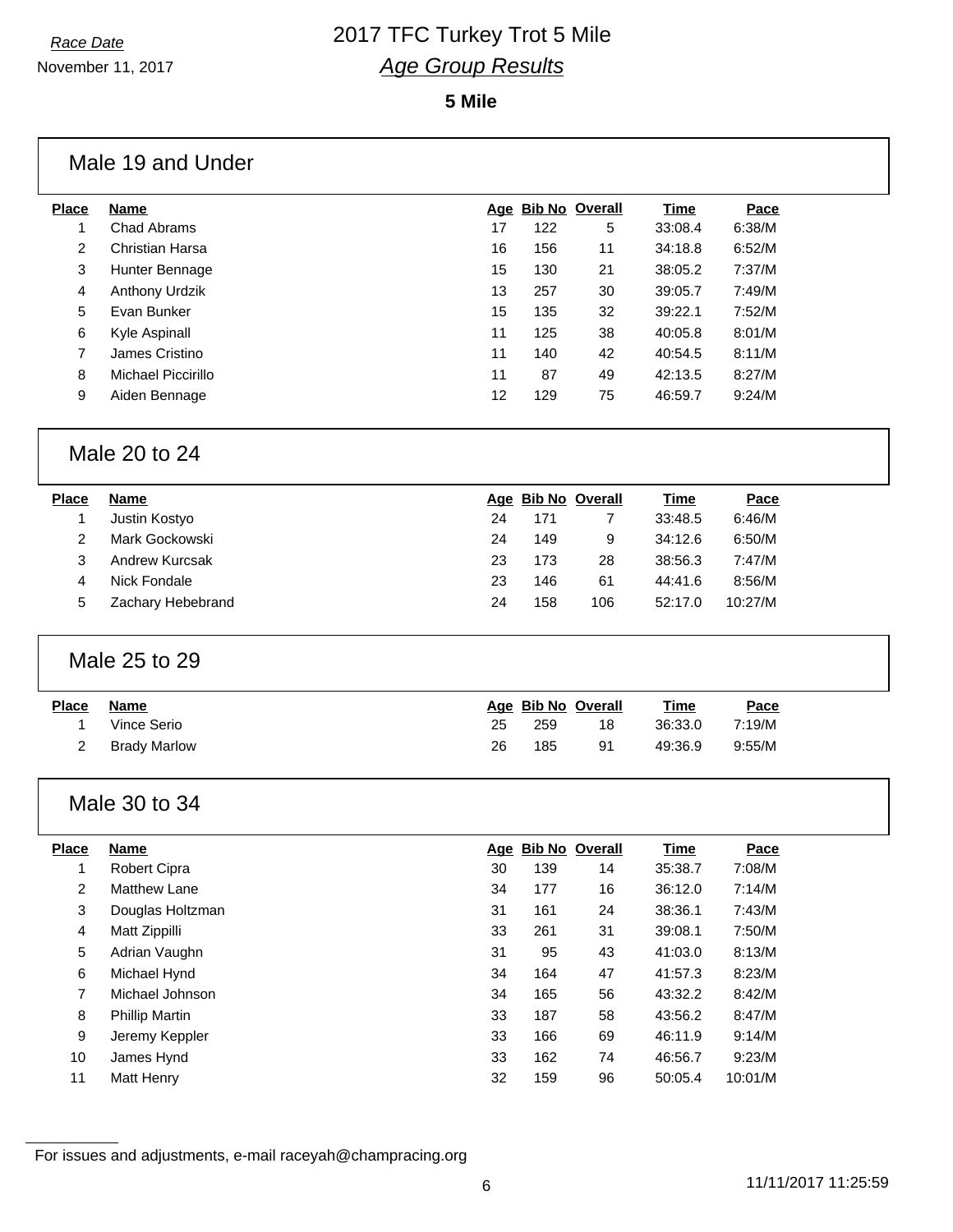November 11, 2017

#### **5 Mile**

| Male 30 to 34  |                        |    |     |                    |             |         |  |  |
|----------------|------------------------|----|-----|--------------------|-------------|---------|--|--|
| <b>Place</b>   | <b>Name</b>            |    |     | Age Bib No Overall | <b>Time</b> | Pace    |  |  |
| 12             | Chase Merriman         | 33 | 191 | 108                | 52:58.4     | 10:36/M |  |  |
|                |                        |    |     |                    |             |         |  |  |
|                | Male 35 to 39          |    |     |                    |             |         |  |  |
| <b>Place</b>   | <b>Name</b>            |    |     | Age Bib No Overall | <b>Time</b> | Pace    |  |  |
| 1              | Greg Verbic            | 39 | 225 | 22                 | 38:12.1     | 7:38/M  |  |  |
| 2              | Mason Goodman          | 36 | 150 | 29                 | 38:59.8     | 7:48/M  |  |  |
| 3              | Jason Aspinall         | 38 | 124 | 39                 | 40:05.9     | 8:01/M  |  |  |
| 4              | Nathan Cristino        | 39 | 141 | 73                 | 46:50.9     | 9:22/M  |  |  |
| 5              | Jeff Magistrelli       | 37 | 183 | 105                | 51:41.2     | 10:20/M |  |  |
| 6              | Ryan Miller            | 36 | 247 | 113                | 53:48.9     | 10:46/M |  |  |
| 7              | Devin Defargo          | 36 | 244 | 114                | 53:48.9     | 10:46/M |  |  |
|                |                        |    |     |                    |             |         |  |  |
|                | Male 40 to 44          |    |     |                    |             |         |  |  |
|                |                        |    |     |                    |             |         |  |  |
| Place          | <b>Name</b>            |    |     | Age Bib No Overall | <b>Time</b> | Pace    |  |  |
| 1              | Josh Barry             | 44 | 237 | 4                  | 33:07.6     | 6:37/M  |  |  |
| $\overline{c}$ | Steven Handley         | 43 | 155 | 6                  | 33:39.9     | 6:44/M  |  |  |
| 3              | <b>Eric Schultz</b>    | 41 | 213 | 10                 | 34:14.6     | 6:51/M  |  |  |
| 4              | <b>Rich Swerbinsky</b> | 40 | 220 | 40                 | 40:29.8     | 8:06/M  |  |  |
| 5              | Rob Galosi             | 43 | 147 | 51                 | 42:38.5     | 8:32/M  |  |  |
| 6              | Jonathan Myers         | 42 | 86  | 60                 | 44:11.7     | 8:50/M  |  |  |
| 7              | <b>Michael Knott</b>   | 43 | 169 | 67                 | 46:09.4     | 9:14/M  |  |  |
| 8              | Greg Hinkle            | 43 | 94  | 92                 | 49:38.1     | 9:56/M  |  |  |
|                |                        |    |     |                    |             |         |  |  |
|                | Male 45 to 49          |    |     |                    |             |         |  |  |
| <b>Place</b>   | <u>Name</u>            |    |     | Age Bib No Overall | <b>Time</b> | Pace    |  |  |
| 1              | David Kleinman         | 47 | 167 | 15                 | 36:11.1     | 7:14/M  |  |  |
| $\overline{c}$ | Geoffrey Goss          | 48 | 152 | 17                 | 36:17.4     | 7:15/M  |  |  |
| 3              | Andrew Gordon          | 48 | 151 | 19                 | 36:44.8     | 7:21/M  |  |  |
| 4              | Jeff Belfiore          | 47 | 128 | 20                 | 37:08.9     | 7:26/M  |  |  |
| 5              | Phil Schmiedl          | 45 | 97  | 94                 | 49:40.6     | 9:56/M  |  |  |
| 6              | Jon May                | 49 | 255 | 95                 | 49:41.5     | 9:56/M  |  |  |
| 7              | Sonny Bennage          | 45 | 131 | 97                 | 50:13.9     | 10:03/M |  |  |
| 8              | David Metzler          | 49 | 192 | 123                | 57:01.1     | 11:24/M |  |  |
|                |                        |    |     |                    |             |         |  |  |